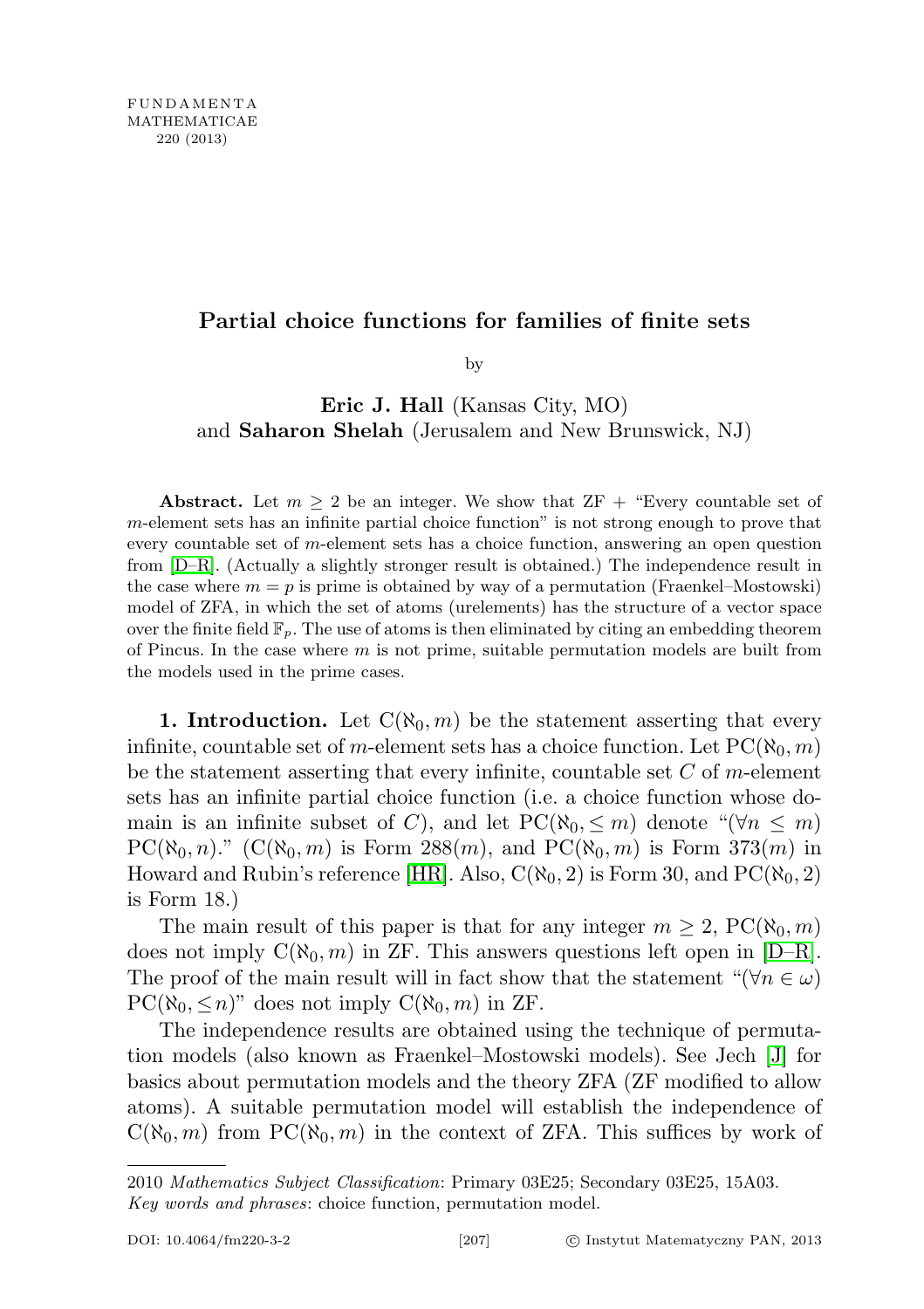Pincus in [\[P\]](#page-9-2) (extending work of Jech and Sochor), which shows that once established under ZFA, the independence result transfers to the context of ZF (this is because the statement " $(\forall n \in \omega)$  PC( $\aleph_0, \leq n$ )" is *injectively boundable*; see  $[P]$  or Note 103 in  $[HR]$ .

The proof of the independence of  $C(\aleph_0, m)$  from  $PC(\aleph_0, m)$  will be broken into two sections. Section [2](#page-1-0) is the proof of the independence result in the special case where  $m$  is prime (Theorem [2.1\)](#page-1-1), and includes the deeper ideas of this paper. In Section [3,](#page-6-0) it will be shown how the general result (Theorem [3.4\)](#page-7-0) follows from Theorem [2.1.](#page-1-1)

Readers with some experience with permutation models may wonder whether the model used in the proof of Theorem [2.1](#page-1-1) is unnecessarily complicated. Section [4](#page-8-1) explains why certain simpler models which may appear promising candidates to witness the independence of  $PC(\aleph_0, 2)$  from  $C(\aleph_0, 2)$ in fact fail to do so.

## <span id="page-1-0"></span>2. The main theorem, prime case

<span id="page-1-1"></span>THEOREM 2.1. Let  $p$  be a prime integer. If  $ZF$  is consistent, then there is a model of ZF in which  $C(\aleph_0, p)$  is false, but in which  $PC(\aleph_0, \leq n)$  holds for every  $n \in \omega$ . (In particular, PC( $\aleph_0, p$ ) does not imply  $C(\aleph_0, p)$  in ZF.)

Proof. As discussed in the Introduction, it suffices to describe a permutation model in which  $(\forall n \in \omega)$  PC( $\aleph_0, \leq n$ ) holds and C( $\aleph_0, p$ ) fails. Let M be a model of ZFAC whose set of atoms is countable and infinite; we will work in  $M$  unless otherwise specified. We will describe a permutation submodel of M.

First, we set some notation for a few vector spaces over the field  $\mathbb{F}_p$ with p elements. Let  $W = \bigoplus_{i \in \omega} \mathbb{F}_p$ , so each element of W is a sequence  $w = (w_0, w_1, w_2, \dots)$  of elements of  $\mathbb{F}_p$ , with at most finitely many nonzero terms. For each  $i \in \omega$ , let  $e_i \in W$  be the sequence such that  $e_i(k) = 1$ when  $k = i$  and  $e_i(k) = 0$  otherwise, so  $\{e_i : i \in \omega\}$  is the canonical basis for W. Let G be the full product  $\bigotimes_{i\in\omega} \mathbb{F}_p$  (sequences may have infinitely many nonzero elements). Finally, let  $U = \mathbb{F}_p \times W$ , so each element of U is a pair  $(a, w)$  with  $a \in \mathbb{F}_p$ ,  $w \in W$ .

For each  $w \in W$ , let  $U_w = \{(a, w) : a \in \mathbb{F}_p\}$ , so that  $\mathcal{P} = \{U_w : w \in W\}$ is a partition of  $U$  into sets of size  $p$ . Thinking of  $G$  as an abelian group, we define a G-action as follows, such that each  $g \in G$  gives an automorphism of U, and such that the G-orbits are the elements of the partition  $P$  (except for  $U_0$ , whose members will be fixed points). For each  $(a, w) \in U$  and  $g \in G$ , let

$$
(a, w)g = \left(a + \sum_{i \in \omega} w_i g_i, w\right)
$$

(where  $w_i$  is the *i*th entry in the sequence  $w$ , and likewise  $g_i$ ; the product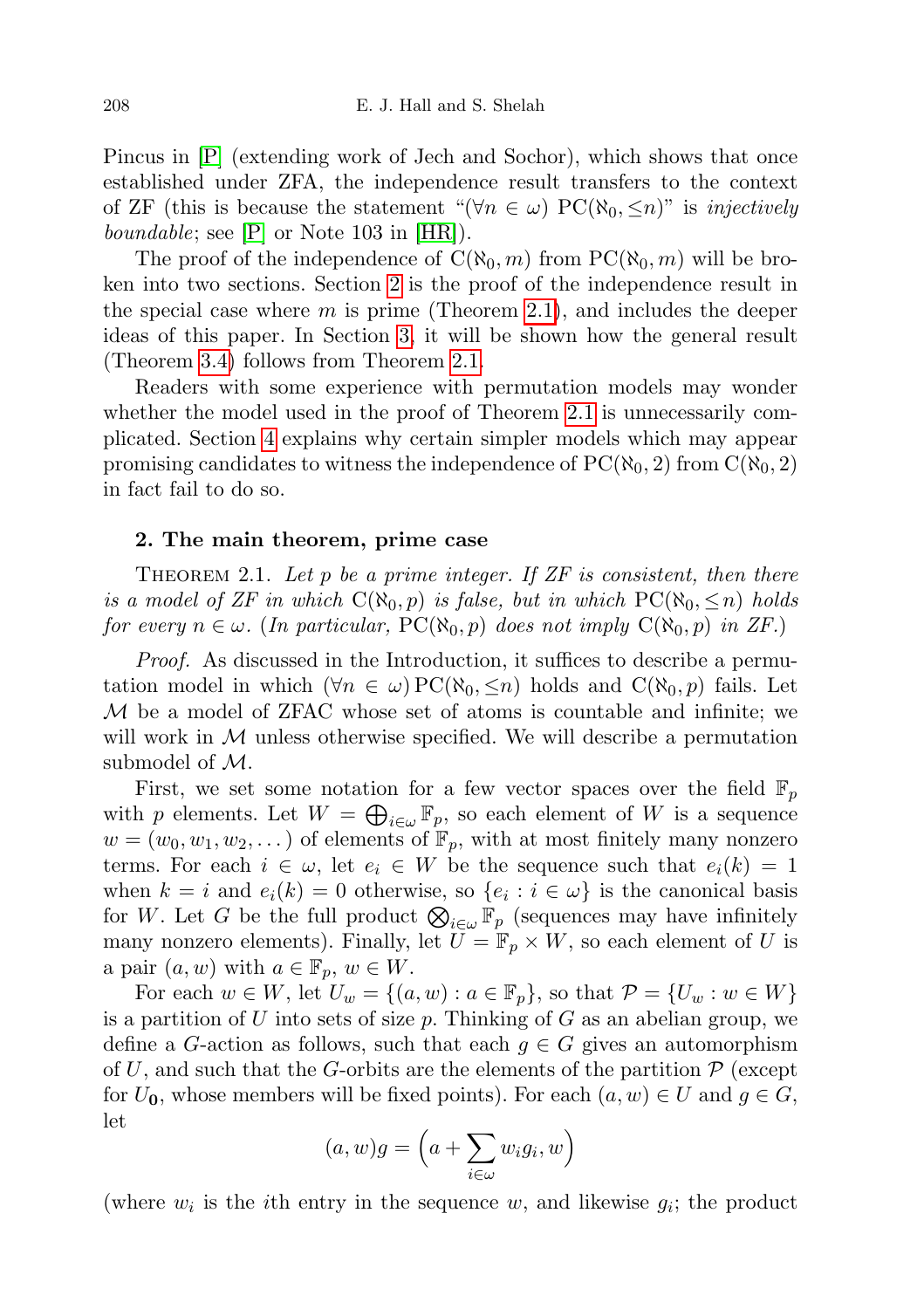$w_i g_i$  is in the field  $\mathbb{F}_p$ , and the sum  $a + \sum_i w_i g_i$  is a (finite) sum in  $\mathbb{F}_p$ ). This action induces an isomorphism of G with a subgroup of  $Aut(U)$ ; we will henceforth identify  $G$  with this subgroup, think of the operation on  $G$ as composition instead of addition, and continue to let G act on the right.

REMARK. It is clear from the given definition of  $G$  that  $G$  is abelian, and all its non-identity elements have order p. As a subgroup of  $Aut(U)$ , G may be characterized as the group of all automorphisms of  $U$  which act on each element of the partition  $P$  and have order p or 1. Equivalently, G is the group of all automorphisms of U which act on each element of  $P$  and act trivially on  $U_0$ .

Now, identify the set of atoms in  $\mathcal M$  with the vector space U. Thus, we think of each  $q$  in  $G$  as a permutation of the set of atoms. Each permutation of U extends uniquely to an automorphism of  $M$ , and so we will also think of G as a subgroup of  $Aut(M)$ .

Let  $\mathcal I$  be a (proper) ideal on  $W$  such that

- $(*1)$  every infinite subset of W contains an infinite member of  $\mathcal{I}$ , and
- $(*2)$   $A \in \mathcal{I} \Rightarrow$  Span $(A) \in \mathcal{I}$ ,

where  $Span(A)$  is the  $\mathbb{F}_p$ -vector subspace of U generated by A. For proof of the existence of such an ideal, see Lemma [2.4.](#page-5-0)

Notation and definitions regarding stabilizers and supports. For  $A \subset W$  and  $g \in G \subset Aut(M)$ , we say "q fixes at A" if q fixes each atom in  $\mathbb{F}_p \times A = \bigcup_{w \in A} U_w$ . Let  $G_{(A)}$  denote the subgroup of G consisting of elements which fix at A (i.e.,  $G_{(A)}$  is the pointwise stabilizer of  $\bigcup_{w \in A} U_w$ ). If G' is a subgroup of G, then  $G'_{(A)} = G' \cap G_{(A)}$ . For  $x \in \mathcal{M}$ , we say that A supports x if  $xg = g$  for each  $g \in G$  which fixes at A, and x is symmetric if x has a support which is a member of  $\mathcal{I}$ .

Let  $\mathcal N$  be the permutation model consisting of hereditarily symmetric elements of M. Note that the empty set supports the partition  $P$  of U described above, and also supports any well-ordering of  $\mathcal P$  in  $\mathcal M$ . So in  $\mathcal N$ ,  $\mathcal P$  is a countable partition of the set U of atoms into sets of size p. However, no choice function for P has a support in I, and so  $\mathcal{N} \models \neg C(\aleph_0, p)$ .

REMARK.

- (1) Note, by  $(*2)$  above, that A supports x if and only if  $Span(A)$  supports x, and thus A supports x if and only if any basis for  $Span(A)$ supports  $x$ .
- (2) Suppose A is a support for  $x \in \mathcal{N}$ , and suppose  $g, h \in G$  are such that for all  $u \in \mathbb{F}_p \times A$ ,  $ug = uh$ . Then also  $xg = xh$ . (This is by a typical argument about supports in permutation models.)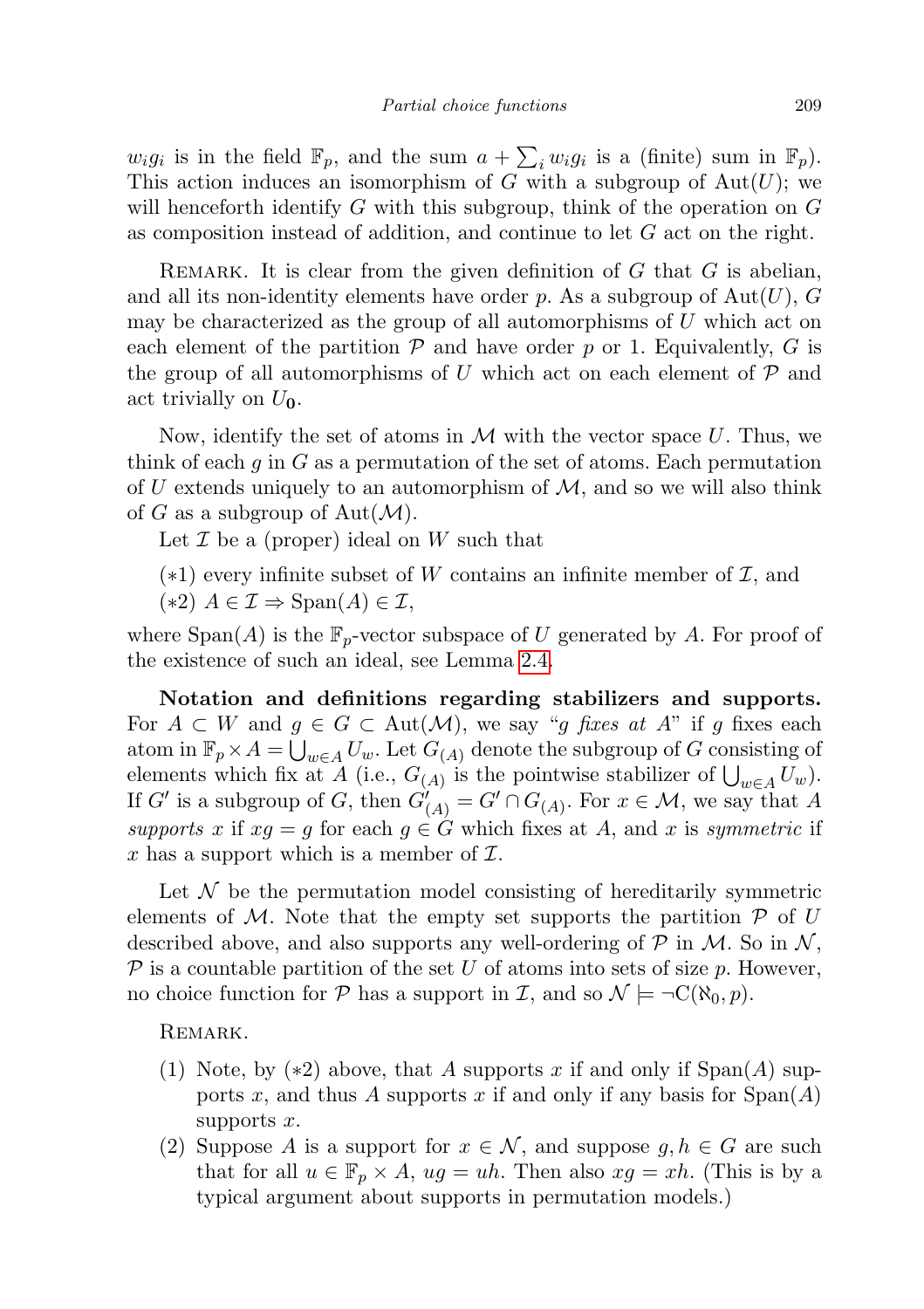We now want to show that  $\mathcal{N} \models (\forall n \in \omega) \operatorname{PC}(\aleph_0, \leq n)$ . We first establish a couple of lemmas about supports of elements of  $N$ .

<span id="page-3-0"></span>LEMMA 2.2. Suppose  $A \in \mathcal{I}$  and  $x \in \mathcal{N}$ . Either there is a finite set  $B \subset W$  such that  $B \cup A$  supports x, or the  $G_{(A)}$ -orbit of x is infinite.

Proof. We give a forcing argument similar to one used in Shelah [\[S\]](#page-9-3). We set up a notion of forcing  $Q$  which adds a new automorphism of  $U$ like those found in  $G_{(A)}$ . Assume A is a subspace of W (without loss of generality, by property (\*2) of the ideal  $\mathcal{I}$ ). Let  $A^{\perp}$  be a subspace of W complementary to A (i.e.,  $\text{Span}(A \cup A^{\perp}) = W$  and  $A \cap A^{\perp} = \{0\}$ ), and fix a basis  $\{w_i : i \in \omega\}$  for  $A^{\perp}$ . Conditions of **Q** shall have the following form: For any  $n \in \omega$  and function  $f: n \to \mathbb{F}_p$ , let  $q_f$  be the unique automorphism of  $\mathbb{F}_p \times \text{Span}\{w_0, \ldots, w_{n-1}\} \subset U$  which fixes each  $U_{w_i}$  and maps  $(0, w_i)$  to  $(f(i), w_i)$ . As usual, for conditions  $q_1, q_2 \in \mathbf{Q}$ , we let  $q_1 \leq q_2$  iff  $q_2 \subseteq q_1$ . Thus, if  $\Gamma \subset \mathbf{Q}$  is a generic filter, then  $\pi = \bigcup \Gamma$  is an automorphism of  $A^{\perp}$  preserving the partition P. Clearly,  $\pi$  extends uniquely to an automorphism of U fixing at A and preserving the partition  $P$ , and thus we will think of such a  $\pi$  as being an automorphism of U. Observe that Q is equivalent to Cohen forcing (the way we have associated each condition with a finite sequence of elements of  $\mathbb{F}_p$ , it is easy to think of **Q** as just adding a Cohen generic sequence in  ${}^{\omega} \mathbb{F}_p$ . Let  $\dot{\pi}$  be a canonical name for the automorphism added by **Q**. Let  $(Q_1, \pi_1)$  and  $(Q_2, \pi_2)$  each be copies of  $(\mathbf{Q}, \dot{\pi})$ .

CASE 1: For some  $(q_1, q_2) \in \mathbf{Q}_1 \times \mathbf{Q}_2$ ,  $(q_1, q_2) \Vdash \check{x}\check{\pi}_1 = \check{x}\check{\pi}_2$ . Let  $B \subset W$ be some finite support for  $q_1$ ; for example,  $B = \{w \in W : (\exists n \in \mathbb{F}_p) (n, w) \in$  $Dom(q_1) \cup Range(q_1)$ . Let  $\Gamma \subset \mathbf{Q}_1 \times \mathbf{Q}_2$  be generic over M with  $(q_1, q_2) \in \Gamma$ , and let  $(\pi_1, \pi_2)$  be the interpretation of  $(\dot{\pi}_1, \dot{\pi}_2)$  in  $\mathcal{M}[\Gamma]$ . For any  $g \in G_{(A\cup B)}$ ,  $(g\pi_1, \pi_2)$  is another  $\mathbf{Q}_1 \times \mathbf{Q}_2$ -generic pair of automorphisms. Let  $\Gamma_q \subset$  $\mathbf{Q}_1 \times \mathbf{Q}_2$  be such that  $(g\pi_1, \pi_2)$  is the interpretation of  $(\pi_1, \pi_2)$  in  $\mathcal{M}[T_g]$ .

Note that  $(q_1, q_2)$  is in both  $\Gamma$  and  $\Gamma_q$ , so  $\mathcal{M}[\Gamma] \models x\pi_1 = x\pi_2$ , and  $\mathcal{M}[F_g] \models x g \pi_1 = x \pi_2$ . Thus,  $x \pi_1 = x g \pi_1$  (if desired, one can briefly reason in an extension which contains both  $\Gamma$  and  $\Gamma'$ ), and it follows that  $x = xg$ .

We have shown that every  $g \in G_{(A\cup B)}$  fixes x, which is to say that  $A \cup B$ supports x, completing the proof for Case 1.

CASE 2:  $\mathbb{H}_{\mathbf{Q}_1 \times \mathbf{Q}_2} \check{x} \check{\pi}_1 \neq \check{x} \check{\pi}_2$ . Let  $\mathcal{H}(\kappa)$  be the set consisting of all sets that are hereditarily of cardinality smaller than  $\kappa$ , where  $\kappa > 2^{\aleph_0} + |TC(x)|$ , and let C be a countable elementary submodel of  $\mathcal{H}(\kappa)$  with  $x \in C$ . It is clear that there exist infinitely many elements of  $G_{(A)}$  which are mutually  $\mathbf Q$ -generic over C, and in fact there is a perfect set of such elements by [\[S\]](#page-9-3) (specifically, Lemma 13, applied to the equivalence relation  $\mathcal E$  on  $G_{(A)}$ defined by  $\pi_1 \mathcal{E} \pi_2 \leftrightarrow x \pi_1 = x \pi_2$ . More precisely, there is a perfect set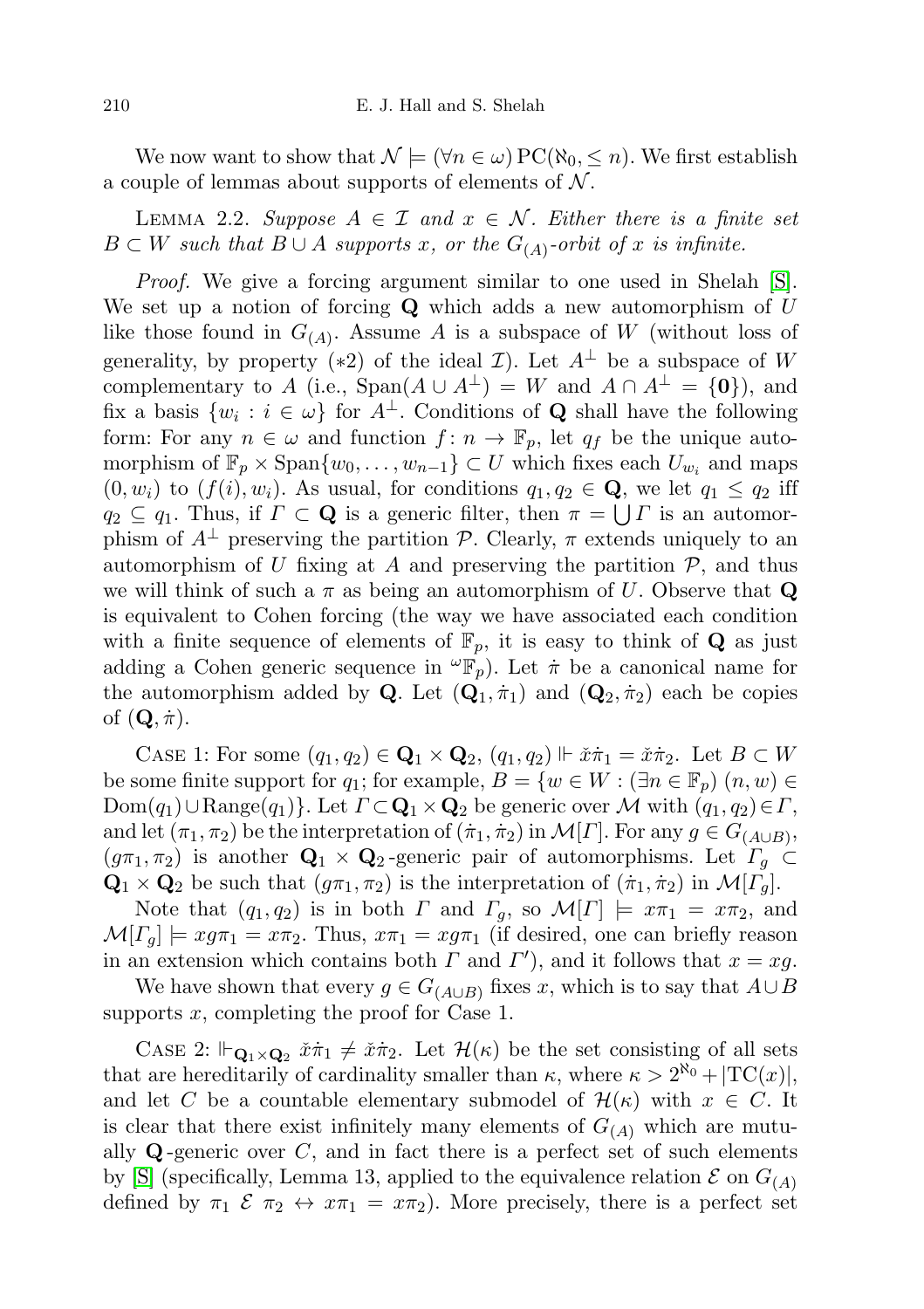$P \subset G_{(A)}$  such that for any  $\pi_1, \pi_2 \in P$ ,  $(\pi_1, \pi_2)$  is  $\mathbf{Q}_1 \times \mathbf{Q}_2$ -generic over C. Thus  $x\pi_1 \neq x\pi_2$  whenever  $\pi_1, \pi_2 \in P$ , and hence the  $G_{(A)}$ -orbit of x is infinite.  $\blacksquare$ 

<span id="page-4-0"></span>LEMMA 2.3. Let  $X \in \mathcal{N}$  with  $|X| = n \in \omega$ , and let  $A \in \mathcal{I}$  be a support for X. Then for each  $x \in X$ , there exists some  $C \subset W$  such that  $|C| \leq n!$ and  $A\cup C$  supports x.

*Proof.* Let  $\{e_0, e_1, \dots\}$  be the canonical basis for W, and for each  $n \in \omega$ let  $W_n = \text{Span}\{e_0, \ldots, e_{n-1}\}.$  Let  $x \in X.$  Since A supports X, the  $G_{(A)}$ -orbit of x is contained in X, and hence is finite. By Lemma [2.2,](#page-3-0) there is a finite  $B \subset W$  such that  $A \cup B$  supports x. Fix N such that  $B \subseteq W_N$ . Let pr be the canonical projection from G to  $W_N$ ,  $\prod_{i \in \omega} a_i e_i \mapsto \sum_{i \in N} a_i e_i$ , but restricted to the domain  $G_{(A)}$ . Let R be the image  $\{pr(g) : g \in G_{(A)}\}$ , so  $pr: G_{(A)} \to R$ is a surjective map.

The action of  $G_{(A)}$  on X induces a group homomorphism  $\phi: G_{(A)} \to$ Sym(X) such that if  $pr(g) = pr(h)$ , then g and h act the same way on  $\mathbb{F}_p \times B$ , and hence  $xg = xh$ . Thus the formula  $\phi^*(pr(g)) = \phi(g)$  gives a well-defined injective homomorphism  $\phi^* \colon R \to \text{Sym}(X)$ . Let  $K = \text{ker}(\phi^*)$ and let C be an orthogonal complement to K in R (so that  $R = K \oplus C$ ).

Observe  $|C| = |R/K| = |\text{Image}(\phi^*)| \leq |\text{Sym}(X)| = n!$ . It remains to check that  $A \cup C$  supports x. Let  $g \in G_{(A \cup C)}$ . Then  $pr(g) = k + b$  for some  $k \in K, b \in C$ . Since g fixes at C and  $C \subseteq W_N$ , also pr(g) fixes at C and hence  $b = 0$ . Then  $pr(g) \in K$ , which means  $\phi^*(pr(g)) = \phi(g)$  is the identity element in  $\text{Sym}(X)$ , so  $xq = x$ .

(*Remark*. The bound n! can be improved easily, firstly by observing that C is isomorphic to an abelian subgroup of  $Sym(X)$ , which must have cardinality quite smaller than n! if  $n > 2$ , and secondly by replacing the subspace C with a basis for  $C$ .)

Now, to show  $\mathcal{N} \models (\forall n \in \omega) \, \text{PC}(\aleph_0, \leq n)$ , fix  $n \in \omega$ , and let  $Z = \{X_i :$  $j \in \omega$  be a set of sets each of cardinality  $\leq n$ , with Z countable in N. Let  $A \in \mathcal{I}$  be a support for a well-ordering of Z, so that A is a support for each element of Z. For each  $j \in \omega$ , let  $x_j \in X_j$  (of course, Z might not have a choice function in  $N$ , but we are working in  $M$ ). By Lemma [2.3,](#page-4-0) since  $|X_i| \leq n$ , there is some  $C_i \subset W$  such that  $A \cup C_j$  supports  $x_i$ , and such that  $|C_j| < n!$  for each j. Let  $S = \bigcup_{j \in \omega} C_j$ . If S is finite, then  $A \cup S \in \mathcal{I}$ , and  $A\cup S$  is a support for the enumeration  $\langle x_j \rangle_{j\in\omega}$ , so in fact Z has a choice function in  $N$ .

In case S is infinite, we claim there exists some  $D \in \mathcal{I}$  such that that  $D \supset C_i$  for infinitely many j. To find this D, apply property (\*1) of the ideal I, repeated n! times: Let  $D_1 \in \mathcal{I}$  be an infinite subset of S (which exists by (\*1)), and let  $J_1 = \{j \in \omega : C_j \cap D_1 \neq \emptyset\}$ . Proceding recursively, let  $D_{k+1} \in \mathcal{I}$  be an infinite subset of  $\left(\bigcup_{j \in J_k} C_j\right) \setminus \left(\bigcup_{k' \leq k} D_{k'}\right)$ , if any exists,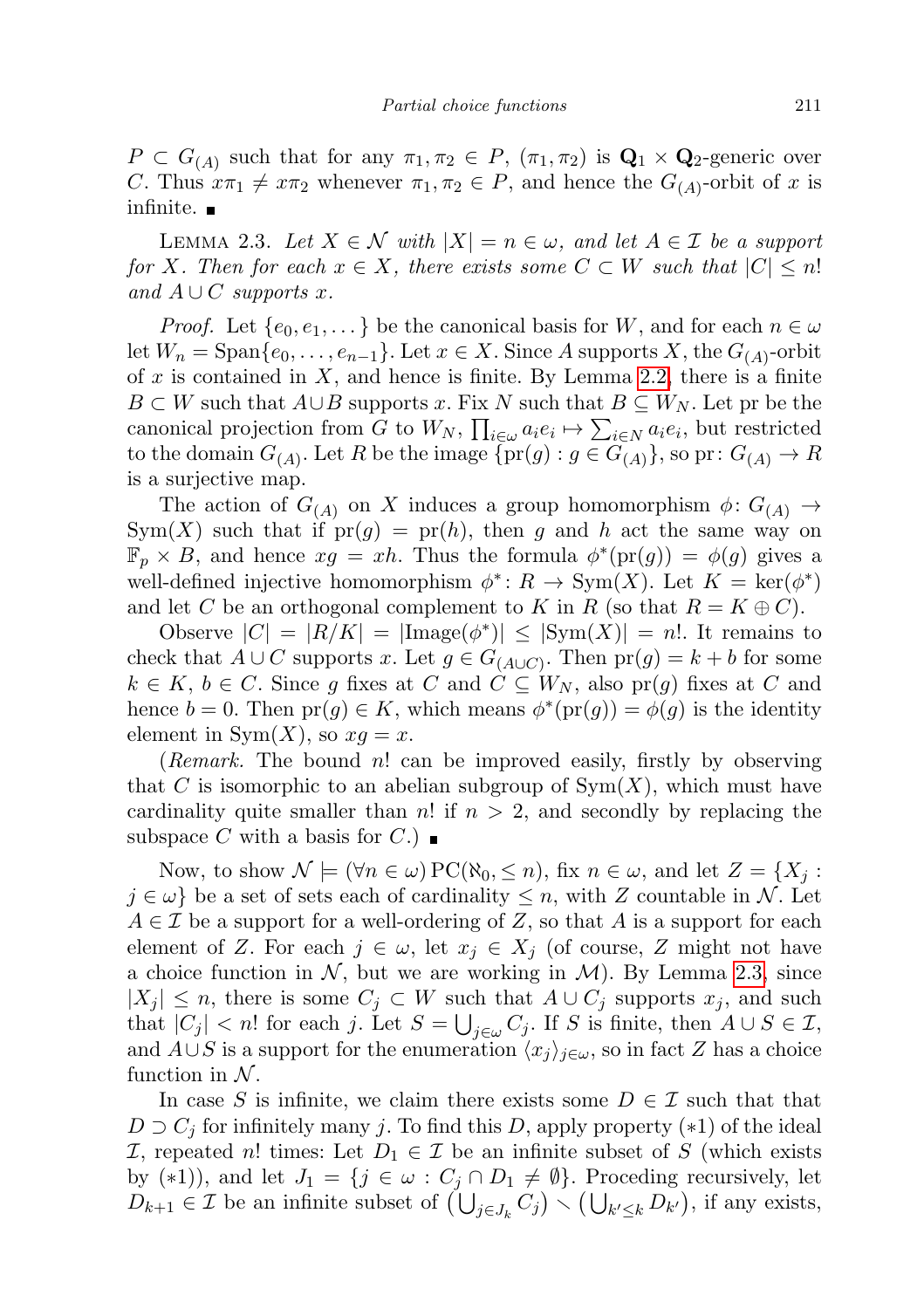and  $D_{k+1} = D_k$  otherwise. Let  $J_{k+1} = \{j \in \omega : C_j \cap D_{k+1} \neq \emptyset\}$ . Then  $D = \bigcup_{k \leq n!} D_k$  has the required properties. It follows that  $A \cup D$  supports an infinite subsequence of  $\langle x_j \rangle_{j \in \omega}$ , so Z has an infinite partial choice function in  $\mathcal N$ .

 $\bigoplus_{i\in\omega} \mathbb{F}_p$  having the properties needed in the proof of Theorem [2.1.](#page-1-1) It remains in this section to establish the existence of an ideal on  $W =$ 

NOTATION AND DEFINITIONS.

- For  $n \in \omega \setminus \{0\}$ , let  $\log_*(n)$  be the least  $k \in \omega$  such that  $(\log)^k(n) \leq 1$ , where  $(\log)^0(n) = n$  and  $(\log)^{k+1}(n) = \log((\log)^k(n)).$
- Let  $\{e_k : k \in \omega\}$  be the canonical basis for  $W = \bigoplus_{i \in \omega} \mathbb{F}_p$ .
- For  $w = \sum_l a_l e_l \in W$ , let  $\text{pr}_k(w) = \sum_{l \leq k} a_l e_l$ .
- $d_k(A) = |\{\text{pr}_k(w) : w \in A\}|.$
- We say  $A \subset W$  is thin if

$$
\lim_{k \to \infty} \frac{\log_*(d_k(A))}{\log_*(k)} = 0.
$$

<span id="page-5-0"></span>LEMMA 2.4. Let  $\mathcal I$  be the set of thin subsets of W. Then

- $(0)$  *I* is an ideal on W,
- (1) every infinite subset of W contains an infinite member of  $\mathcal{I}$ , and

 $(2)$   $A \in \mathcal{I} \Rightarrow$  Span $(A) \in \mathcal{I}$ .

*Proof.* (0) Clearly  $\mathcal I$  is closed under subsets. Suppose  $A_1$  and  $A_2$  are thin, and let  $A = A_1 \cup A_2$ . Then (for any  $k \in \omega$ )  $d_k(A) \leq d_k(A_1) + d_k(A_2)$ , so

$$
\frac{\log_*(d_k(A))}{\log_*(k)} \le \frac{\log_*(d_k(A_1) + d_k(A_2))}{\log_*(k)} \le \frac{1 + \max_{i=1,2} \log_*(d_k(A_i))}{\log_*(k)}.
$$

The limit as  $k \to \infty$  must be 0, so A is thin.

(1) Let  $A \subseteq W$  be an infinite set. By König's Lemma, we can find pairwise distinct  $x_n \in A$  for  $n \in \omega$  such that for each  $i \in \omega$ ,  $\langle x_n(i) \rangle_{n \leq \omega}$  is eventually constant.

Let  $n_0 = 0$ . For  $i \in \omega$ , assuming  $n_0, \ldots, n_i$  are chosen, we can choose  $n_{i+1}$  large enough so that

 $pr_{n_i}(x_{n_{i+1}}) = pr_{n_i}(x_t)$  for all  $t \ge n_{i+1}$ , and  $log_*(n_{i+1}) > i+1$ . Let  $A^- = \{x_{n_i} : i \in \omega\}$ . Then  $d_{n_i}(A^-) \leq i+1$ , and

$$
\lim_{i \to \infty} \frac{\log_*(d_{n_i}(A^-))}{\log_*(n_i)} \le \lim_{i \to \infty} \frac{\log_*(i+1)}{i} = 0.
$$

Therefore  $A^-$  is an infinite, thin subset of A.

(2) For any  $A \subset W$ , observe that

$$
d_k(\text{Span}(A)) \le p^{d_k(A)}.
$$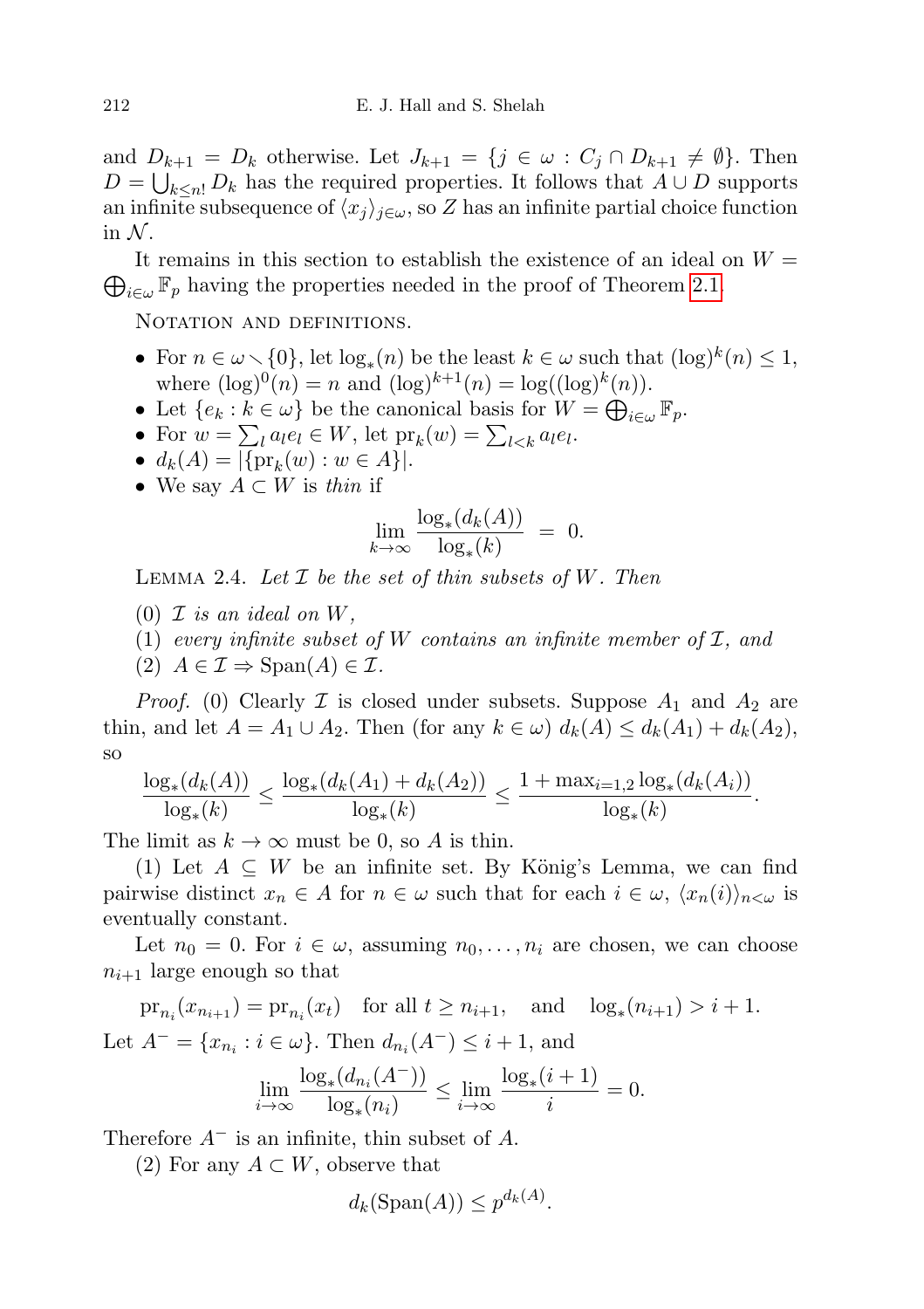Thus

$$
\log_*(d_k(\text{Span}(A))) \le \log_*(p^{d_k(A)}) \le c + \log_*(d_k(A)),
$$

where c is constant (e.g.  $c = \log_* p$ ). It follows easily that if A is thin, then  $Span(A)$  is also thin.  $\blacksquare$ 

Everything needed for Theorem [2.1](#page-1-1) has now been proven.

<span id="page-6-0"></span>3. The main theorem, general case. In this section, we will show how the main theorem follows from Theorem [2.1.](#page-1-1) We first describe a general approach to making new permutation models from old ones.

NOTATION AND DEFINITIONS. Let  $\mathcal{M}_1$  and  $\mathcal{M}_2$  be models of ZFAC with the same pure part. For  $i \in \{1,2\}$ , let  $U_i$  be the set of atoms in  $\mathcal{M}_i$ , and assume  $U_1 \cap U_2 = \emptyset$ . Let  $G_i$  be a group of permutations of  $U_i$ , and let  $\mathcal{I}_i$  be an ideal on  $U_i$ . Let  $\mathcal{N}_i$  be the permutation submodel of  $\mathcal{M}_i$  defined from  $G_i$ and the ideal of supports  $\mathcal{I}_i$ . (More precisely: a set  $A \in \mathcal{I}_i$  supports  $x \in \mathcal{M}_i$ if  $xg = x$  whenever  $g \in G_i$  and  $Ag = A$ . The symmetric<sub>i</sub> elements of  $\mathcal{M}_i$ are those with supports in  $\mathcal{I}_i$ , and  $\mathcal{N}_i$  is the class of hereditarily symmetric<sub>i</sub> members of  $\mathcal{M}_{i}$ .)

The sum  $\mathcal{N} = \mathcal{N}_1 \oplus \mathcal{N}_2$  is defined as follows. Let  $\mathcal M$  be a model of ZFAC with the same pure part as  $\mathcal{N}_1$  and  $\mathcal{N}_2$ , and whose set of atoms is  $U = U_1 \cup U_2$  (assuming  $U_1$  and  $U_2$  are disjoint). The group  $G = G_1 \times G_2$  acts on U as follows: For  $u \in U$  and  $g = (g_1, g_2) \in G$ , if  $u \in U_i$  then  $ug = ug_i$ . Let I be the ideal on U generated by  $\mathcal{I}_1 \cup \mathcal{I}_2$ , and let N be the permutation submodel defined from  $G$  and  $\mathcal{I}$ .

We define two more permutation submodels of  $\mathcal{M}$ . The action of  $G_1$  on  $U_1 \subset U$  can be considered an action on U that happens to fix every element of  $U_2$ . Let  $\tilde{\mathcal{N}}_1$  be the permutation submodel of  $\tilde{\mathcal{M}}$  defined from  $G_1$  and  $\mathcal{I}_1$ . (Observe  $\mathcal{N}_1 = \tilde{\mathcal{N}}_1 \cap \tilde{\mathcal{M}}_1$ , and that  $U_2$  is well-orderable in  $\tilde{\mathcal{N}}_1$ .) Likewise, let  $\widetilde{\mathcal{N}}_2$  be the permutation submodel of  $\mathcal M$  defined from  $G_2$  and  $\mathcal{I}_2$ .

<span id="page-6-1"></span>LEMMA 3.1. Given permutation models  $\mathcal{N}_1$  and  $\mathcal{N}_2$  as above, we have  $\mathcal{N}_1 \oplus \mathcal{N}_2 = \tilde{\mathcal{N}}_1 \cap \tilde{\mathcal{N}}_2.$ 

*Proof.* Let  $\mathcal{N} = \mathcal{N}_1 \oplus \mathcal{N}_2$ . We first check that  $\mathcal{N} \subseteq \tilde{\mathcal{N}}_1 \cap \tilde{\mathcal{N}}_2$  by induction on rank. Suppose  $x \in \mathcal{N}$  and  $x \subset \tilde{\mathcal{N}}_1 \cap \tilde{\mathcal{N}}_2$ . Then x is supported by some  $A = A_1 \cup A_2 \in \mathcal{I}$ , with  $A_1 \in \mathcal{I}$  and  $A_2 \in \mathcal{I}$ . But then in the action of  $G_1$ on M, we have  $xg = x$  for every  $g \in G_{1(A_1)}$ , so  $A_1$  is a support witnessing that  $x \in \tilde{\mathcal{N}}_1$ . Likewise,  $x \in \tilde{\mathcal{N}}_2$ , so  $\mathcal{N} \subseteq \tilde{\mathcal{N}}_1 \cap \tilde{\mathcal{N}}_2$ . The opposite inclusion is proved easily using the same ideas.

<span id="page-6-2"></span>THEOREM 3.2. Let  $\mathcal{N}_1$  and  $\mathcal{N}_2$  be permutation models with the same pure part, and let N be the sum  $\mathcal{N}_1 \oplus \mathcal{N}_2$ . If  $\mathcal{N}_1$  and  $\mathcal{N}_2$  both satisfy  $(\forall n \in \omega)$  $PC(\aleph_0, \leq n)$ , then so does N.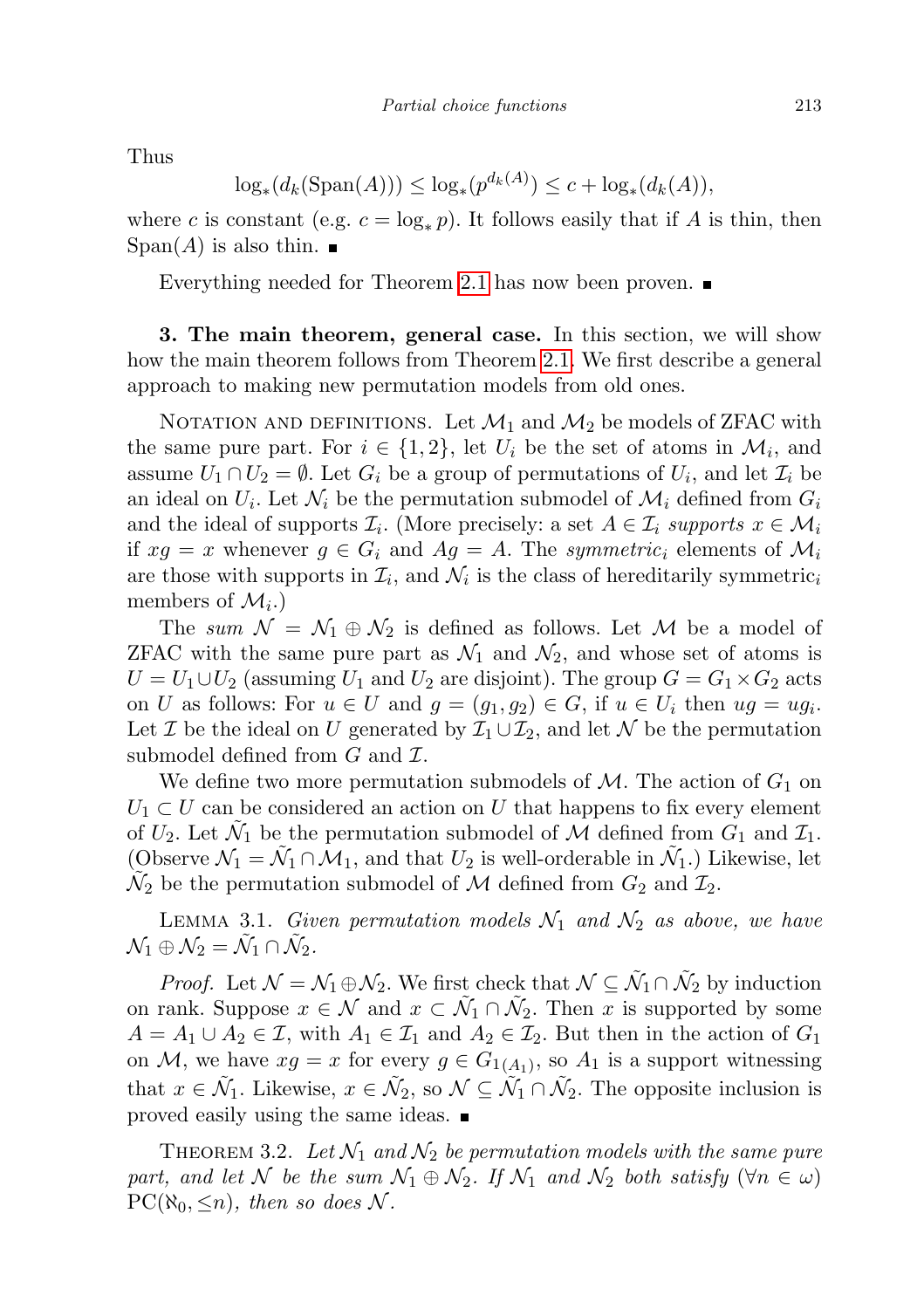*Proof.* First, observe that the statement " $(\forall n \in \omega) PC(\aleph_0, \leq n)$ " is equivalent in ZFA to the following statement:

(\*) For every  $n \in \omega$ , given a countable set  $\{X_j : j \in \omega\}$  of sets of cardinality at most n, there is an infinite  $J \subset \omega$  such that  $\bigcup_{j \in J} X_j$ is well-orderable.

Now fix  $n \in \omega$  and let  $Z = \{X_j : j \in \omega\} \in \mathcal{N}$  be such that  $|X_j| \leq n$  for all  $j \in \omega$ , and such that Z is countable in N. By Lemma [3.1,](#page-6-1)  $Z \in \tilde{\mathcal{N}}_1 \cap \tilde{\mathcal{N}}_2$ . It is clear that since the statement (\*) holds in  $\mathcal{N}_1$  and  $\mathcal{N}_2$ , it also holds in  $\tilde{\mathcal{N}}_1$  and  $\tilde{\mathcal{N}}_2$ . Working in  $\tilde{\mathcal{N}}_1$ , by (\*) there is an infinite  $J_1 \subset \omega$  and a support  $A_1 \in \mathcal{I}_1$  for a well-ordering of the set  $Z_1 = \bigcup_{j \in J_1} X_j$ ; that is,  $A_1$  supports every element of  $Z_1$  (with respect to the action of  $G_1$  on  $\mathcal{M}$ ). But the countable family  $\{X_j : j \in J_1\}$  is a member of  $\tilde{\mathcal{N}}_2$   $(J_1 \in \tilde{\mathcal{N}}_2$  since  $\tilde{\mathcal{N}}_1$  and  $\tilde{\mathcal{N}}_2$  have the same subsets of  $\omega$ ), so working in  $\tilde{\mathcal{N}}_2$ , there exist an infinite  $J_2 \subseteq J_1$  and an  $A_2 \in \mathcal{I}_2$  such that  $A_2$  supports every element of the set  $Z_2 = \bigcup_{j \in J_2} X_j$ .

Note that  $Z_2 \in \mathcal{N}$ . It now suffices to show that the set  $A_1 \cup A_2 \in \mathcal{I}$  is a support for every element of  $Z_2$  with respect to the action of G on M. Let  $g = (g_1, g_2) \in G_{(A_1 \cup A_2)}$ , and let  $z \in Z_2$ . Then  $g_1 \in G_{1(A_1)}$  and  $g_2 \in G_{2(A_2)}$ , so that  $zg_1 = z$  and  $zg_2 = z$  (in the actions of  $G_1$  and  $G_2$  on  $\mathcal{M}$ ), and it follows that  $zg = z(g_1, g_2) = z$ .

<span id="page-7-1"></span>THEOREM 3.3. Let  $\mathcal{N}_1$  and  $\mathcal{N}_2$  be permutation models with the same pure part, and let N be the sum  $\mathcal{N}_1 \oplus \mathcal{N}_2$ . Let  $m_1, m_2 \in \omega$ . If  $\mathcal{N}_1 \models \neg C(\aleph_0, m_1)$ and  $\mathcal{N}_2 \models \neg C(\aleph_0, m_2)$ , then  $\mathcal{N} \models \neg C(\aleph_0, m_1m_2)$ .

*Proof.* It is straightforward to see that  $\mathcal{N} \models \neg C(\aleph_0, m_1)$  and  $\neg C(\aleph_0, m_2)$ , so there are countable families  $\{X_j : j \in \omega\}$  and  $\{Y_j : j \in \omega\}$  in N with no choice functions, such that  $|X_j| = m_1$  and  $|Y_j| = m_2$  for each  $j \in \omega$ . Then  $\{X_j \times Y_j : j \in \omega\} \in \mathcal{N}$  must not have a choice function in  $\mathcal{N}$ , so  $\mathcal{N} \models \neg C(\aleph_0, m_1m_2)$ .

All the work is now essentially done for the proof of the main theorem, stated here:

<span id="page-7-0"></span>THEOREM 3.4. Let m be an integer,  $m \geq 2$ . If ZF is consistent, then there is a model of ZF in which  $C(\aleph_0, m)$  is false, but in which  $PC(\aleph_0, \leq n)$ holds for every  $n \in \omega$ . (In particular, PC( $\aleph_0, m$ ) does not imply  $C(\aleph_0, m)$ in ZF.)

*Proof.* Let  $m = \prod_j p_j$  be the prime factorization of m. For each j, let  $\mathcal{N}_j$  be the permutation model described in the proof of Theorem [2.1](#page-1-1) for the prime  $p = p_j$ . Apply Theorems [3.2](#page-6-2) and [3.3](#page-7-1) to the sum  $\bigoplus_j \mathcal{N}_j$  to obtain the desired independence result, in ZFA. The result transfers from ZFA to ZF by Pincus' embedding theorems, as described in the introduction.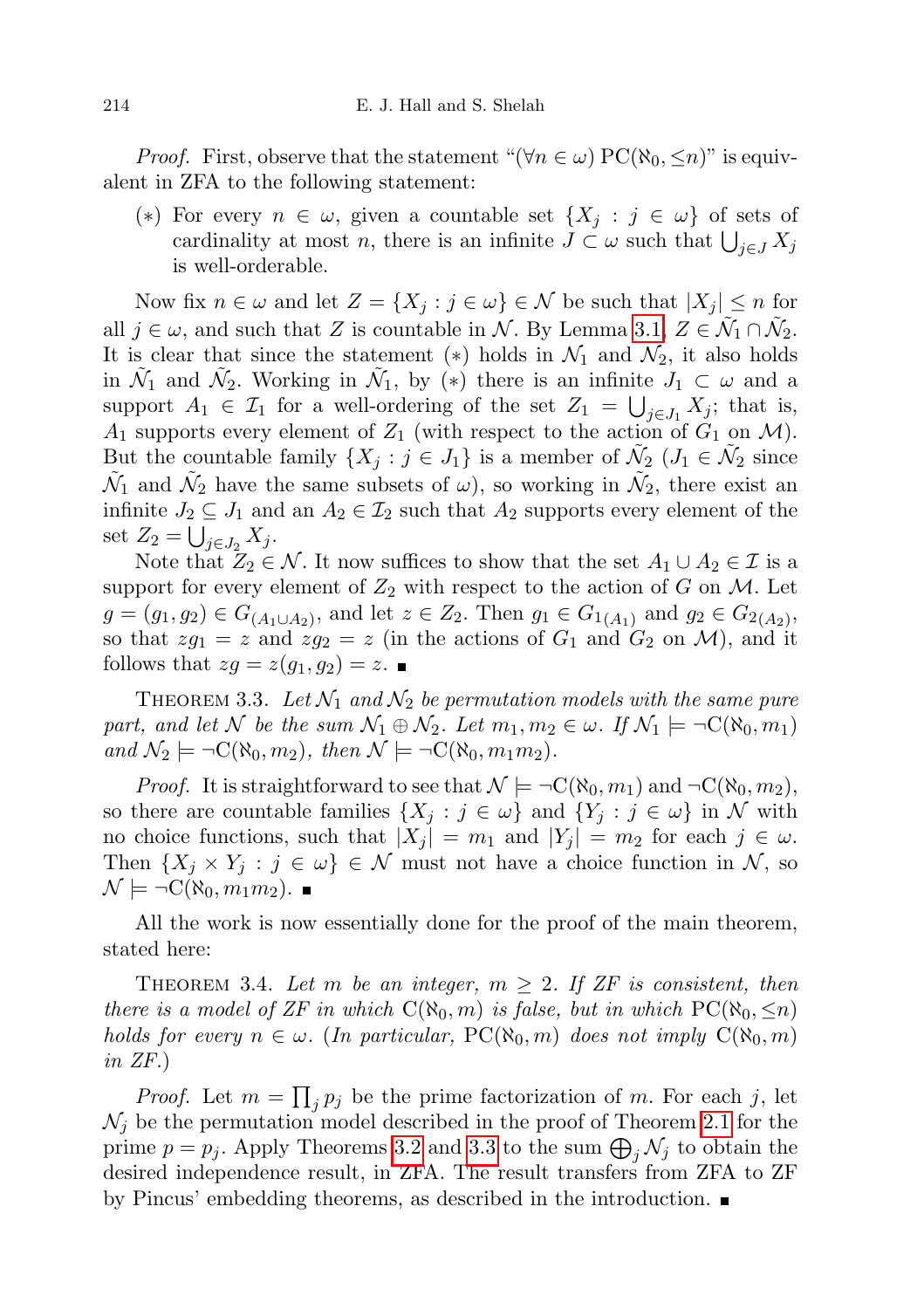<span id="page-8-1"></span>4. Simpler models not useful for the main theorem. We consider a family of permutation models, some of which may on first consideration seem to be promising candidates to witness that  $PC(\aleph_0, 2) \rightarrow C(\aleph_0, 2)$ . However, it will turn out that  $PC(\aleph_0, 2)$  fails in every such model.

Let  $M$  be a model of ZFAC whose set  $U$  of atoms is countable and infinite. Let  $\mathcal{P} = \{U_n : n \in \omega\}$  be a partition of U into pairs. Let G be the group of permutations of U (equivalently, automorphisms of  $\mathcal{M}$ ) which fix each element of P. Let I be some ideal on  $\omega$ . For  $A \in \mathcal{I}$  and  $g \in G$ , we say g fixes at A if g fixes each element of  $\bigcup_{n\in A} U_n$ . Define support and symmetric by analogy with the definitions of these terms in the proof of the main theorem, and let  $\mathcal N$  be the permutation submodel consisting of the hereditarily symmetric elements.

If I is the ideal of finite subsets of  $\omega$ , then N is the "second Fraenkel model." Clearly  $P$  has no infinite partial choice function in the second Fraenkel model. Of course, if  $\mathcal I$  is any larger than the finite set ideal, then  $P$  does have an infinite partial choice function, and it may be tempting to think that if I is well-chosen, then perhaps  $PC(\aleph_0, 2)$  will hold in the resulting model N. However, we will show how to produce a set  $Z = \{X_n : n \in \omega\}$ of pairs, countable in  $\mathcal N$ , with no infinite partial choice function (no matter how  $\mathcal I$  is chosen).

NOTATION. For sets A and B, let  $P(A, B)$  be the set of bijections from A to B. We are interested in this when A and B are both pairs, in which case  $P(A, B)$  is also a pair.

Let  $X_0 = A_0$ . For  $i \in \omega$ , let  $X_{i+1} = P(X_i, A_{i+1})$ . The empty set supports each pair  $X_i$ , so  $Z = \{X_n : n \in \omega\}$  is a countable set in N. Let  $S \in \mathcal{I}$ ; we will show that S fails to support any infinite partial choice function for Z. Let  $i = \min(\omega \setminus S)$ , and let  $g \in G$  be the permutation which swaps the elements of  $A_i$  and fixes all other atoms, so  $g \in G_{(S)}$ . This g fixes each element of  $X_n$  for  $n \leq i$ , but swaps the elements of  $X_i$ . By simple induction, g also swaps the elements of  $X_n$  for all  $n > i$ . It follows that for any  $C \in \mathcal{M}$ which is an infinite partial choice function for  $Z, Cg \neq C$ , and thus S does not support  $C$ .

Acknowledgments. The second author's research (publication 934) was supported by the US-Israel Binational Science Foundation Grants 2002323 and 2006108, and by NSF grant NSF-DMS 06000940.

## References

<span id="page-8-0"></span>[\[D–R\]](http://dx.doi.org/10.1002/malq.200710073) O. De la Cruz, E. J. Hall, P. Howard, K. Keremedis, and J. E. Rubin, Unions and the axiom of choice, Math. Logic Quart. 54 (2008), 652–665.